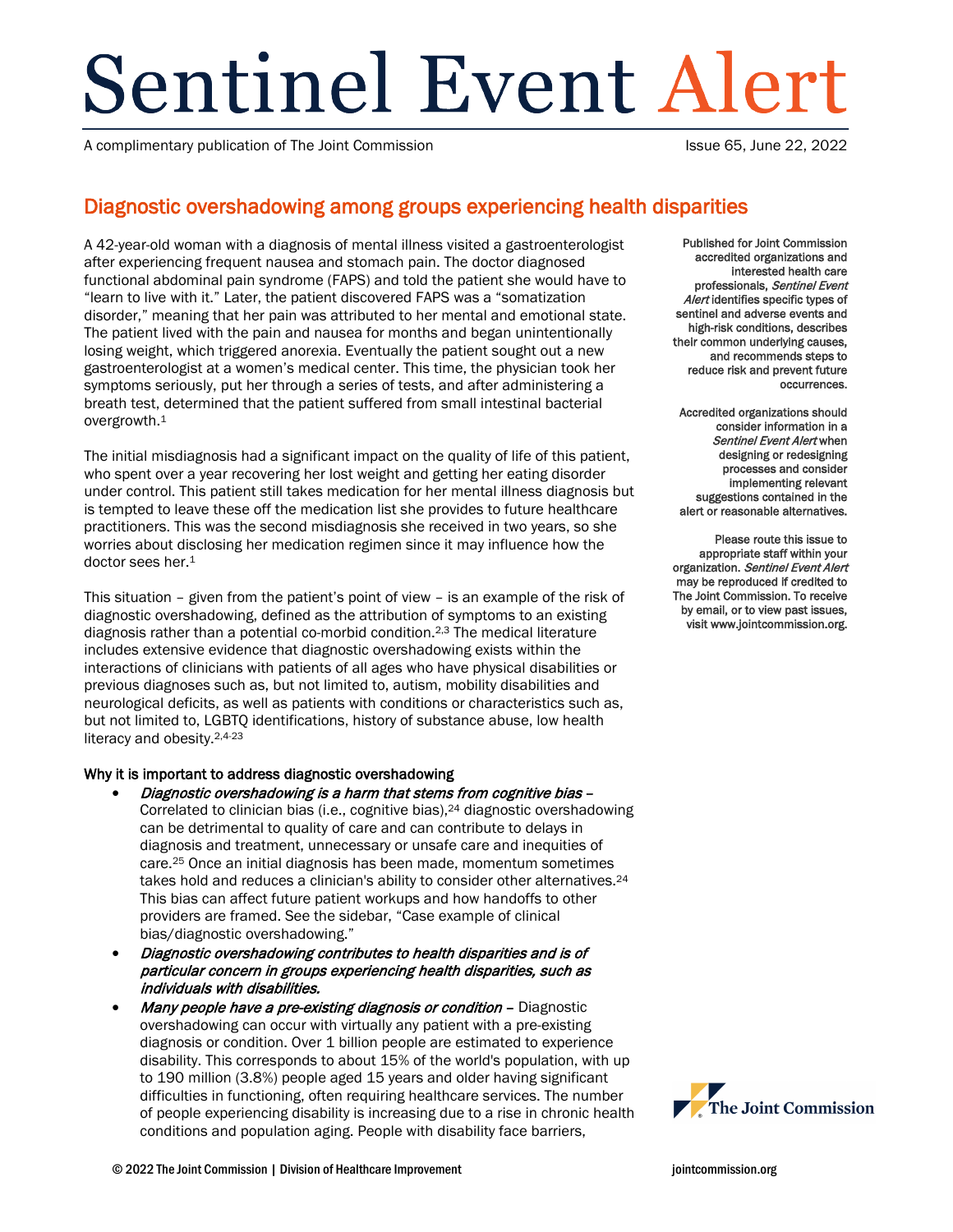stigmatization and discrimination when accessing health and health-related services and strategies.26

- Individuals with disabilities are at greater risk of diagnostic overshadowing - The potential of diagnostic overshadowing presents added risk to individuals with disabilities. See the sidebar box, "Diagnostic overshadowing – Potential for added risk to individuals with disabilities" for statistics.
- Speed, stress and lack of training contribute to diagnostic overshadowing - Time pressures faced by clinicians can cause them to hurry or to be impatient. Singh, et al, 2019,<sup>33</sup> found that, after prompting a conversation with a patient about their concerns, clinicians interrupted patients after a median of only 11 seconds and came away with an understanding of the patient's concerns in only 36% of the encounters. As a result of time pressures and other factors, patients are often unable to present a complete or accurate narrative of their symptoms, medical histories and current medications.
- Diagnostic overshadowing is a failure to deliver a proper diagnosis - "Diagnostic overshadowing signifies a departure from clinically accepted principles of developing a differential diagnosis," said Ana Pujols McKee, executive vice president, chief medical officer, and chief diversity, equity and inclusion officer at The Joint Commission. "By adhering closely to diagnostic principles, processes and procedures, a clinician is more likely to arrive at a safe and accurate conclusion." Excellent resources relating to diagnostic principles can be found at the [Society to](https://www.improvediagnosis.org/)  [Improve Diagnosis in Medicine](https://www.improvediagnosis.org/) and [Agency](https://www.ahrq.gov/topics/diagnostic-safety-and-quality.html#:%7E:text=Diagnostic%20errors%20occur%20in%20all,safety%20and%20reduce%20diagnostic%20error)  [for Healthcare Research and Quality's](https://www.ahrq.gov/topics/diagnostic-safety-and-quality.html#:%7E:text=Diagnostic%20errors%20occur%20in%20all,safety%20and%20reduce%20diagnostic%20error)  [Diagnostic Safety and Quality](https://www.ahrq.gov/topics/diagnostic-safety-and-quality.html#:%7E:text=Diagnostic%20errors%20occur%20in%20all,safety%20and%20reduce%20diagnostic%20error) websites. Schiff, et al., 2018<sup>34</sup> provides 10 principles for conservative, "care-full" diagnosis. Singh, et al, 2019,35 reviews measures to improve diagnostic safety, and Bradford, et al., 2020,36 reviews common principles of diagnostic safety.
- Most clinicians do not have training, experience and skills grounded in treating individuals with disabilities – again putting these individuals at increased risk for diagnostic overshadowing - Virtually every major report addressing the poor health of persons with disabilities has called for improvements in the training of healthcare

#### **Case example of clinical bias/diagnostic overshadowing**

social history and assumes a diagnosis of pelvic<br>social history and assumes a diagnosis of pelvic inflammation caused by a sexually transmitted disease. The young woman is sent home with an antibiotic prescription. The physician fails to explore A 26-year-old Black female comes to the emergency department complaining of pelvic pain and diarrhea. During a review of her medical history, the physician finds that she has been prescribed anti-anxiety and birth control medications and has previously been diagnosed with a sexually transmitted disease. The young woman is covered by Medicaid. The physician – feeling rushed due to the time and cost pressures of the ED – neglects to discuss the young woman's the possibility of endometriosis, cancer or another cause.

#### **Diagnostic overshadowing – Potential for added risk to individuals with disabilities**

- Pregnant women with a disability have a higher risk for severe pregnancy- or birthrelated complications and 11 times the risk of maternal death. 27
- Persons with physical, intellectual or developmental disabilities have shorter life expectancies than those without disabilities.<sup>28</sup>
- Having an intellectual disability was the strongest independent predictor for COVID-19 infection and the second strongest predictor for COVID-19 death. 29

Also, Americans with disabilities are:

- More than three times as likely to have arthritis, diabetes or a heart attack. 30
- Five times more likely to experience a stroke, COPD or depression. 30
- More likely to be obese.<sup>31</sup>
- More likely to have unmet medical, dental and prescription needs. 32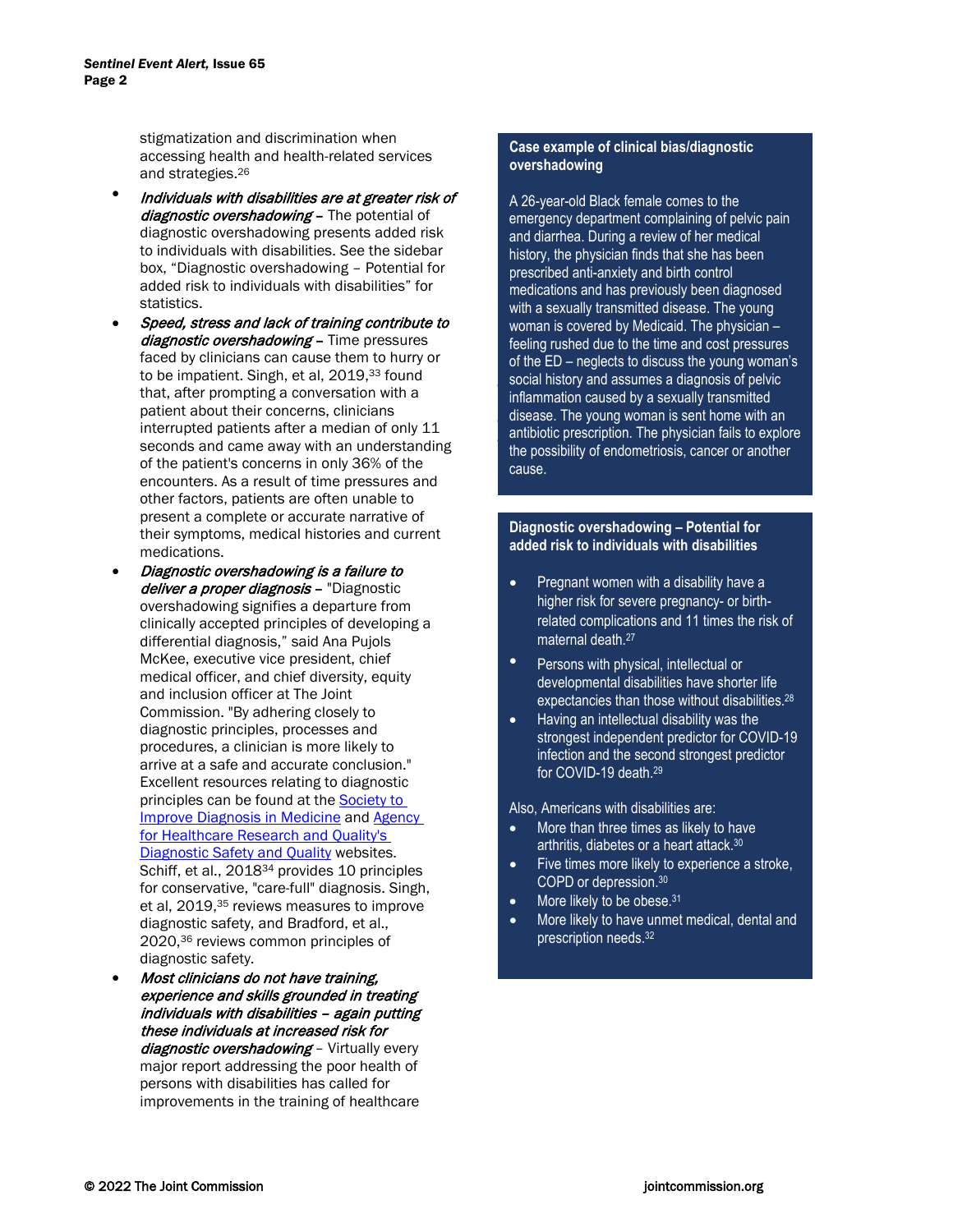providers when it comes to providing care to adults with disabilities.31 A recent study found that about one-third of U.S. physicians do not know their legal requirements under the Americans with Disabilities Act (ADA).37 Some U.S. medical schools provide disability competency training, but most do not. <sup>25</sup> The National Council on Disability (NCD) calls for comprehensive disability clinical care education and disability competency training to be incorporated into all medical, nursing, healthcare professional and allied health professional schools, as well as postgraduate residency, fellowship and continuing medical education programs. 25

#### A lack of accessible data and a biased approach to care

In many clinical scenarios, providers do not have access to aggregated data that would identify a particular patient as someone who is at greater risk for diagnostic overshadowing. These data can help a clinician to identify an individual who is more likely to experience health disparities not only due to their pre-existing conditions or disabilities, but also due to race, ethnicity and language; sexual orientation/gender identity; geography; health insurance coverage; access to providers and pharmacies; and other social determinants of health.38

These all are characteristics that tend to result in bias of the clinician or healthcare provider (i.e., aspects that are more likely to result in a biased approach to care). Clinicians need to take into consideration how a patient's race, social class and gender identification, along with disabilities and previous diagnoses, may affect their evaluation. To accomplish this, clinicians can use an "intersectional approach" to care. An intersectional approach acknowledges systemic discrimination due to sexual orientation and identity, gender and gender identity, race, economic status, immigration status, national origin and ability, among other aspects of one's identity, and that this systemic discrimination impacts access to opportunity. <sup>39</sup> In healthcare, an intersectional approach emphasizes how physicians and other healthcare providers should recognize the ways in which their patients' identities or characteristics may impact their medical care; it focuses on the patients' attitudes towards their providers and the efficacy of their treatment plans.2

"When a physician sees a patient with a multitude of characteristics that are associated with sub-optimal health outcomes, they need to appreciate those crossroads and then initiate an intersectional approach to their medical needs," said Rick Rader, M.D., president of the American Association on Health and Disability and member of the National Council on Disability.

Alerting fellow providers to a patient's disability status in the electronic health record (EHR) also can help address diagnostic overshadowing. For example, UCHealth in Colorado began collecting patients' disability status during new patient registration implemented by a centralized call center serving 53 primary care clinics.40 The call center agents inquired about mobility, hearing, cognition, communication, manual dexterity, vision and general disabilities. The collected information was integrated into the demographics section of the EHR. In six weeks, the agents registered 3,673 new patients and increased disability documentation in the EHR from less than 10% to 54%. There were no reports of concerns from patients when asked about their disability for inclusion in their record. To improve efficiency of documentation, the study's authors recommend using patient portals and other ways of collecting this information in addition to using a call center.

# Actions suggested by The Joint Commission

The Joint Commission recommends the following suggested actions to help recognize and address diagnostic overshadowing among groups experiencing health disparities.

#### 1. Create an awareness of diagnostic overshadowing during clinical peer and quality assurance reviews and by addressing it in training and education programs.

- Create training and educational programs to review diagnostic principles designed to identify the increased risk of comorbidity and diagnostic overshadowing in all patients and especially in populations experiencing disabilities or health disparities. 4,6,21 Include diagnostic overshadowing case studies and examples, such as those found in Cho, 2019. 2
- Develop curricula focused on the care of individuals with disabilities and within other populations experiencing health disparities in residency, fellowship and continued medical education programs for physicians, physician assistants and nurse practitioners. 25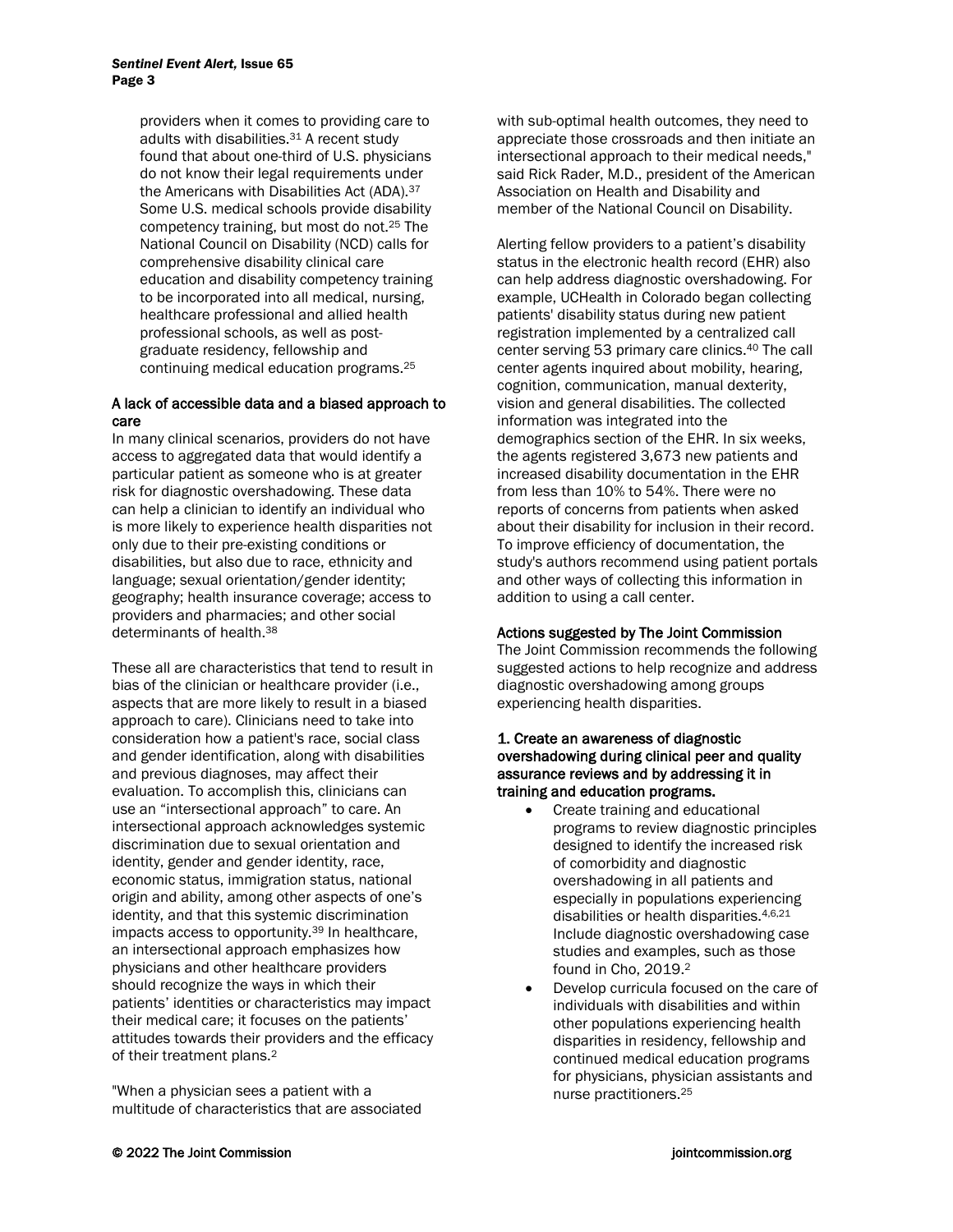- Regularly review diagnostic principles, particularly those relating to diagnostic accuracy, safety and quality.
- Evaluate whether diagnostic overshadowing or any form of bias could have contributed to an adverse outcome when reviewing adverse events.

#### 2. Use listening and interviewing techniques designed to gain better patient engagement and shared decision making.<sup>6</sup>

- Allow the patient to find and express their voice.
- Pay close attention to non-verbal communication.
- Be aware of the physical setting and how it can be adjusted to make the patient more comfortable.
- As long as state and federal privacy laws permit, engage with those individuals the patient knows and trusts best to help communicate effectively with the patient.

#### 3. Collect and aggregate data about pre-existing conditions and disabilities and create EHR prompts for clinicians.

- Collect and aggregate data about preexisting conditions, disabilities and health disparities for all patients across their lifespans at patient registration or intake. Integrate these data into the EHR.40,41
- Create prompts, alerts or other ways for clinicians to be made aware of patients with complex intersectional profiles and to remind them of necessary tests and accommodations for these patients. 41,42

#### 4. Use an intersectional framework when assessing patients in groups prone to diagnostic overshadowing to overcome cognitive biases and look beyond previous diagnoses.<sup>2</sup>

#### 5. Review your organization's ADA compliance using the added perspective of diagnostic overshadowing to ensure that it meets the needs of patients with physical disabilities.

- Modify policies, practices and procedures to allow for all patients to obtain convenient access to appointments and ensure that the patient receives adequate time with the clinician.
- When diagnosing individuals requiring special access, use facilities and medical and diagnostic equipment

required by ADA law, including testing laboratories, exam tables, imaging machines and scales.

• Train staff about their responsibilities under the ADA, including what accommodations they must provide to patients with disabilities. 4

## [Related Joint Commission requirements](#page-5-0)

#### References

- 1. Rosenhaft A. My experience with diagnostic [overshadowing.](https://www.nami.org/Blogs/NAMI-Blog/October-2021/My-Experience-with-Diagnostic-Overshadowing) NAMI Blog. National Alliance on Mental Health. October 2021.
- 2. Cho HL. Can intersectionality help lead to more accurate [diagnosis?](https://www.ncbi.nlm.nih.gov/pmc/articles/PMC6383785/) *American Journal of Bioethics*, Feb. 2019;19(2):37-39.
- 3. Jones S, Howard L and Thornicroft G. 'Diagnostic [overshadowing': Worse physical health care for people](https://psycnet.apa.org/record/2008-11097-001) [with mental illness.](https://psycnet.apa.org/record/2008-11097-001) *Acta Psychiatrica Scandinavica*, 2008:118:169-171.
- 4. Agaronnik ND, et al. Perspectives of patients with preexisting mobility disability on the process of diagnosing their cancer. *Journal of General Internal Medicine*, Nov. 17, 2020;36(5):1250-7.
- 5. Antel A, et al. Diagnosing lymphoma in the shadow of an epidemic: lessons learned from the diagnostic challenges posed by the dual tuberculosis and HIV epidemics. *Leukemia & Lymphoma*, 2020;61(14):3417- 3421.
- 6. Blair J, et al. Diagnostic overshadowing: see beyond the [diagnosis.](https://stuff.readingmencap.org.uk/wp-content/uploads/2018/03/05.Diagnostic-Overshadowing.pdf) *British Journal of Family Medicine,*  January/February 2017.
- 7. Centers for Disease Control and Prevention. Newsroom Releases. [CDC: 1 in 4 adults live with a disability,](https://www.cdc.gov/media/releases/2018/p0816-disability.html) Aug. 16, 2018.
- 8. Das S & Kulkarni K. 'Brain on Fire': An extraordinary [cinematic depiction of the phenomenon of diagnostic](https://www.ncbi.nlm.nih.gov/pmc/articles/PMC8291295/)  [overshadowing.](https://www.ncbi.nlm.nih.gov/pmc/articles/PMC8291295/) *General Psychiatry*, July 19, 2021;34(4):e100504.
- 9. Dillane I & Doody O. Nursing people with intellectual disability and dementia experiencing pain: An integrative review. *Journal of Clinical Nursing*, Feb. 20, 2019. [doi.org/10.1111/jocn.14834](https://doi.org/10.1111/jocn.14834)
- 10. Focella ES. Prejudice and stereotyping in healthcare. Wiley Online Library. Sept. 2, 2020. <https://doi.org/10.1002/9781119057840.ch101>
- 11. Iezzoni LI. [Dangers of diagnostic overshadowing.](https://www.nejm.org/doi/10.1056/NEJMp1903078) *New England Journal of Medicine*, May 30, 2019;380;22.
- 12. Ingraham P. A rational guide to fibromyalgia. The science of the mysterious disease of pain, exhaustion, [and mental fog.](https://www.painscience.com/articles/fibromyalgia.php) Dec. 28, 2021.
- 13. Javaid A, et al. Diagnostic overshadowing in learning [disability: Think beyond the](https://wchh.onlinelibrary.wiley.com/doi/epdf/10.1002/pnp.531) disability. *Progress in Neurology and Psychiatry*, 2019;(23)2.
- 14. Jürisson M, et al. [Physical-mental health](https://journals.plos.org/plosone/article?id=10.1371/journal.pone.0260464) comorbidity: A [population-based cross-sectional study.](https://journals.plos.org/plosone/article?id=10.1371/journal.pone.0260464) *PLOS One*, Dec. 2, 2021.
- 15. Kasinathan J[. Dig deep psychiatry, it takes a village.](https://journals.sagepub.com/doi/full/10.1177/10398562211029480) *Australasian Psychiatry*, 2021;29(4):381-382.
- 16. Molloy R, et al. Understanding the experience of diagnostic overshadowing associated with severe mental illness from the consumer and health professional perspective: a qualitative systematic review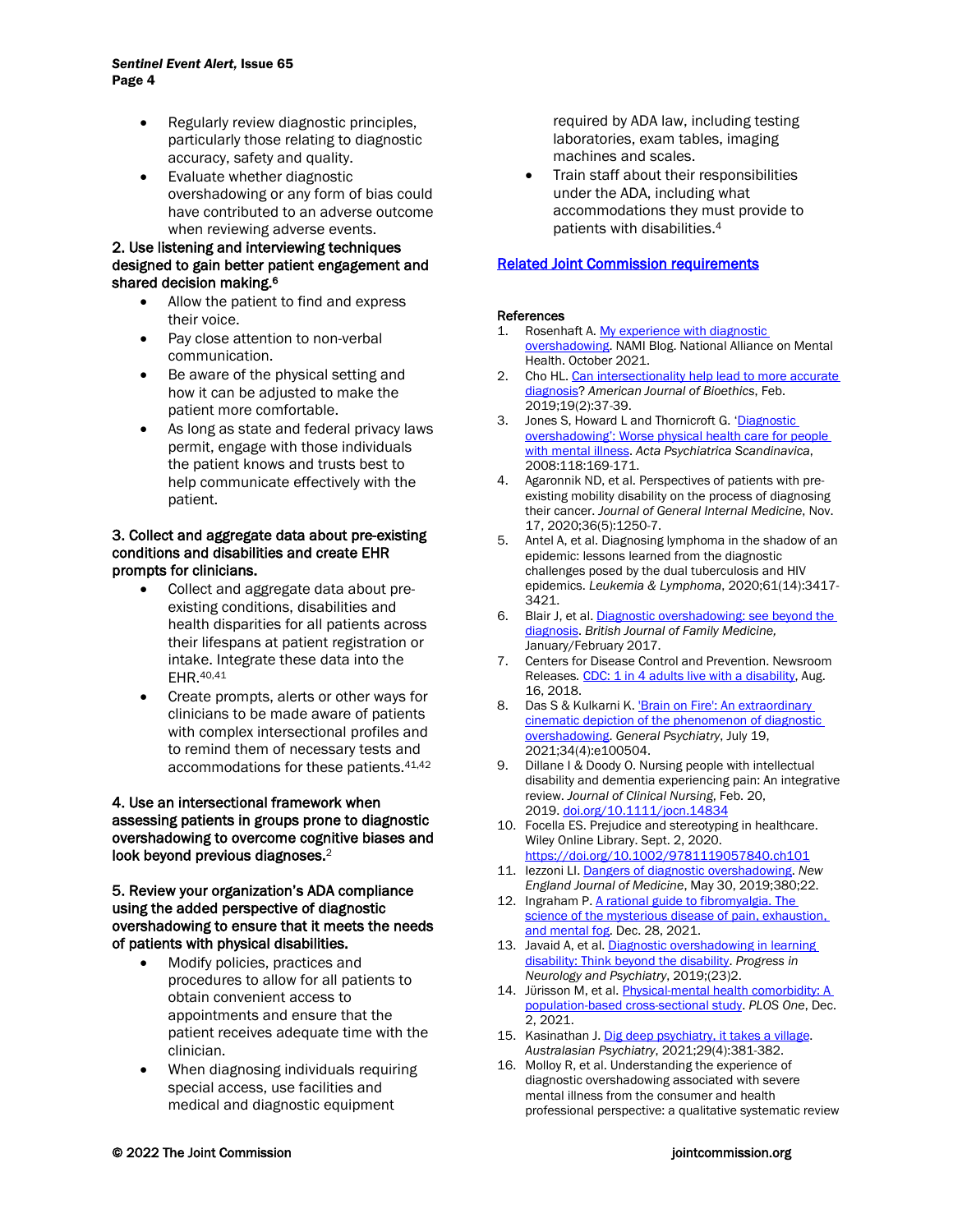protocol. *JBI Evidence Synthesis*, 2021;19(6):1362- 1368.

- 17. Munro J, et al. An inductive qualitative content analysis of stigma experienced by people with rare diseases. *Psychological Health*, Apr. 22, 2021;1-16.
- 18. National Institute for Health and Care Excellence (U.K.) Guidance[. Individual research recommendation details.](https://www.nice.org.uk/researchrecommendation/care-and-support-for-people-with-dementia-what-is-the-effect-of-specific-interventions-to-support-people-with-dementia-during-transition-between-inpatient-mental-health-settings-and-community-or-care-home-settings)  [Care and support for people with dementia.](https://www.nice.org.uk/researchrecommendation/care-and-support-for-people-with-dementia-what-is-the-effect-of-specific-interventions-to-support-people-with-dementia-during-transition-between-inpatient-mental-health-settings-and-community-or-care-home-settings) Aug. 31, 2016.
- 19. Consortium from Swinburne University of Technology, University of New South Wales and University of Newcastle. ["Health Literacy Development: Facilitator](https://www.nswmentalhealthcommission.com.au/sites/default/files/inline-files/Facilitator%20Guide%20-%20Service%20Journey%20Toolkit-compressed.pdf)  guide – [Service journey toolkit.](https://www.nswmentalhealthcommission.com.au/sites/default/files/inline-files/Facilitator%20Guide%20-%20Service%20Journey%20Toolkit-compressed.pdf)" 2021.
- 20. Raven MC[. Diagnostic overshadowing dangers.](https://psnet.ahrq.gov/web-mm/diagnostic-overshadowing-dangers) Agency for Healthcare Research and Quality Patient Safety Network. June 1, 2017.
- 21. Shefer G, et al. Diagnostic overshadowing and other [challenges involved in the diagnostic](https://www.ncbi.nlm.nih.gov/pmc/articles/PMC4219761/) process of patients with mental illness who present in emergency [departments with physical symptoms –](https://www.ncbi.nlm.nih.gov/pmc/articles/PMC4219761/) a qualitative [study.](https://www.ncbi.nlm.nih.gov/pmc/articles/PMC4219761/) *Plos One*, 2014;9(11): e111682.
- 22. Stavropoulos KK-M, et al. Differential diagnosis of autism spectrum disorder and post traumatic stress disorder: two clinical cases. *Journal of Clinical Medicine*, 2018;7(4):71. [doi.org/10.3390/jcm7040071](https://doi.org/10.3390/jcm7040071)
- 23. Trnka S. Diagnostic refusals, temporality, and subjectivity among "non-compliant" sufferers of asthma. *Subjectivity,* 2018;11,1-20.
- 24. The Joint Commission. *Quick Safety*. **Cognitive biases in** [health care.](https://www.jointcommission.org/resources/news-and-multimedia/newsletters/newsletters/quick-safety/quick-safety-28/#.YoetbajMJPY) Oct. 2016, Issue 28.
- 25. National Council on Disability. Policy Framework. Health [Equity Framework for People with Disabilities.](https://ncd.gov/sites/default/files/NCD_Health_Equity_Framework.pdf) Feb. 2022.
- 26. World Health Organization. Disability and health fact [sheet.](https://www.who.int/news-room/fact-sheets/detail/disability-and-health) Last updated Nov. 24, 2021.
- 27. Gleason JL, et al. [Risk of adverse maternal outcomes in](https://jamanetwork.com/journals/jamanetworkopen/fullarticle/2787181)  [pregnant women with disabilities.](https://jamanetwork.com/journals/jamanetworkopen/fullarticle/2787181) *JAMA Network Open*. 2021.
- 28. Forman-Hoffman VL, et al. Disability status, mortality, and leading causes of death in the United States Community Population. *Medical Care*, 2015;*53*(4),346- 354.
- 29. Gleason JL, et al. The devastating impact of Covid-19 on [individuals with intellectual disabilities in the United](https://catalyst.nejm.org/doi/full/10.1056/CAT.21.0051) [States.](https://catalyst.nejm.org/doi/full/10.1056/CAT.21.0051) *JAMA Catalyst* (2021).
- 30. Williams M, et al. Exploring Health Disparities Among [Individuals with Disabilities Within the United States,](https://apha.confex.com/apha/2020/meetingapp.cgi/Paper/473208)  [American Public Health Association \[Paper](https://apha.confex.com/apha/2020/meetingapp.cgi/Paper/473208)  [presentation\].](https://apha.confex.com/apha/2020/meetingapp.cgi/Paper/473208) American Association of Public Health, Virtual. Oct. 2020.
- 31. Krahn GL, et al. Persons with disability as an [unrecognized health disparity population.](https://ajph.aphapublications.org/doi/abs/10.2105/AJPH.2014.302182) *American Journal of Public Health*, 2015;105:S198-S204.
- 32. Mahmoudi E & Meade MA. Disparities in access to health care among adults with physical disabilities: Analysis of a representative national sample for a tenyear period. *Disability and Health Journal,* 2015; 8(2):182-190.
- 33. Singh Ospina N, et al. Eliciting the patient's agendasecondary analysis of recorded clinical encounters. *Journal of General Internal Medicine*, 2019;34:36-40[. doi.org/10.1007/s11606-018-4540-5](https://doi.org/10.1007/s11606-018-4540-5)
- 34. Schiff GD, et al. Ten principles for more conservative. [care-full diagnosis.](https://psnet.ahrq.gov/issue/ten-principles-more-conservative-care-full-diagnosis) *Annals of Internal Medicine*, 2018;169(9):643-645.
- 35. Singh H, et al. Measures to improve diagnostic safety in clinical practice, *Journal of Patient Safety*: Dec. 2019;15(4):311-316.
- 36. Bradford A, et al. Towards diagnostic safety in high [reliability organizations: Translating priorities into](https://www.hsrd.research.va.gov/publications/forum/summer20/default.cfm?ForumMenu=summer20-4) action. Veterans Administration's *Forum* - translating research into quality healthcare for veterans, Summer 2020.
- 37. Iezzoni LI, et al. U.S. physicians' knowledge about the Americans with Disability Act and accommodation of patients with disability. *Health Affairs*, Jan. 2022;41(1). [doi.org/10.1377/hlthaff.2021.01136](https://doi.org/10.1377/hlthaff.2021.01136)
- 38. Michigan Health & Hospital Association (MHA) Keystone Center[. Eliminating disparities to advance health](https://mha.org/Portals/0/Images/MHA%20Keystone%20Center/health_equity_guide.pdf) equity [and improve quality.](https://mha.org/Portals/0/Images/MHA%20Keystone%20Center/health_equity_guide.pdf) July 2020.
- 39. The Opportunity Agenda[. Ten tips for putting](https://www.opportunityagenda.org/explore/resources-publications/ten-tips-putting-intersectionality-practice)  [intersectionality into practice.](https://www.opportunityagenda.org/explore/resources-publications/ten-tips-putting-intersectionality-practice) The Opportunity Agenda website. Last updated 2017.
- 40. Morris MA, et al. **Implementation of collection of** [patients' disability status by centralized scheduling.](https://www.jointcommissionjournal.com/article/S1553-7250(21)00130-6/fulltext) *Joint Commission Journal of Quality and Patient Safety*, Oct. 2021;47(10):627-636.
- 41. Mudrick NR, et al. Can disability accommodation needs stored in electronic health records help providers prepare for patient visits? A qualitative study. *BMC Health Services Research,* 2020;20:958 [doi.org/10.1186/s12913-020-05808-z](https://doi.org/10.1186/s12913-020-05808-z)
- 42. Konerman MA, et al. Impact of an electronic health record alert in primary care on increasing hepatitis C screening and curative treatment for baby boomers. *Hepatology*, Dec. 2017; 66(6):1805-1813.

\_\_\_\_\_\_\_\_\_\_\_\_\_\_\_\_\_\_\_\_\_\_\_\_\_\_\_\_\_\_\_\_\_\_\_\_\_\_\_\_\_\_\_\_\_

#### Patient Safety Advisory Group

The Patient Safety Advisory Group informs The Joint Commission on patient safety issues and, with other sources, advises on topics and content for *Sentinel Event Alert*.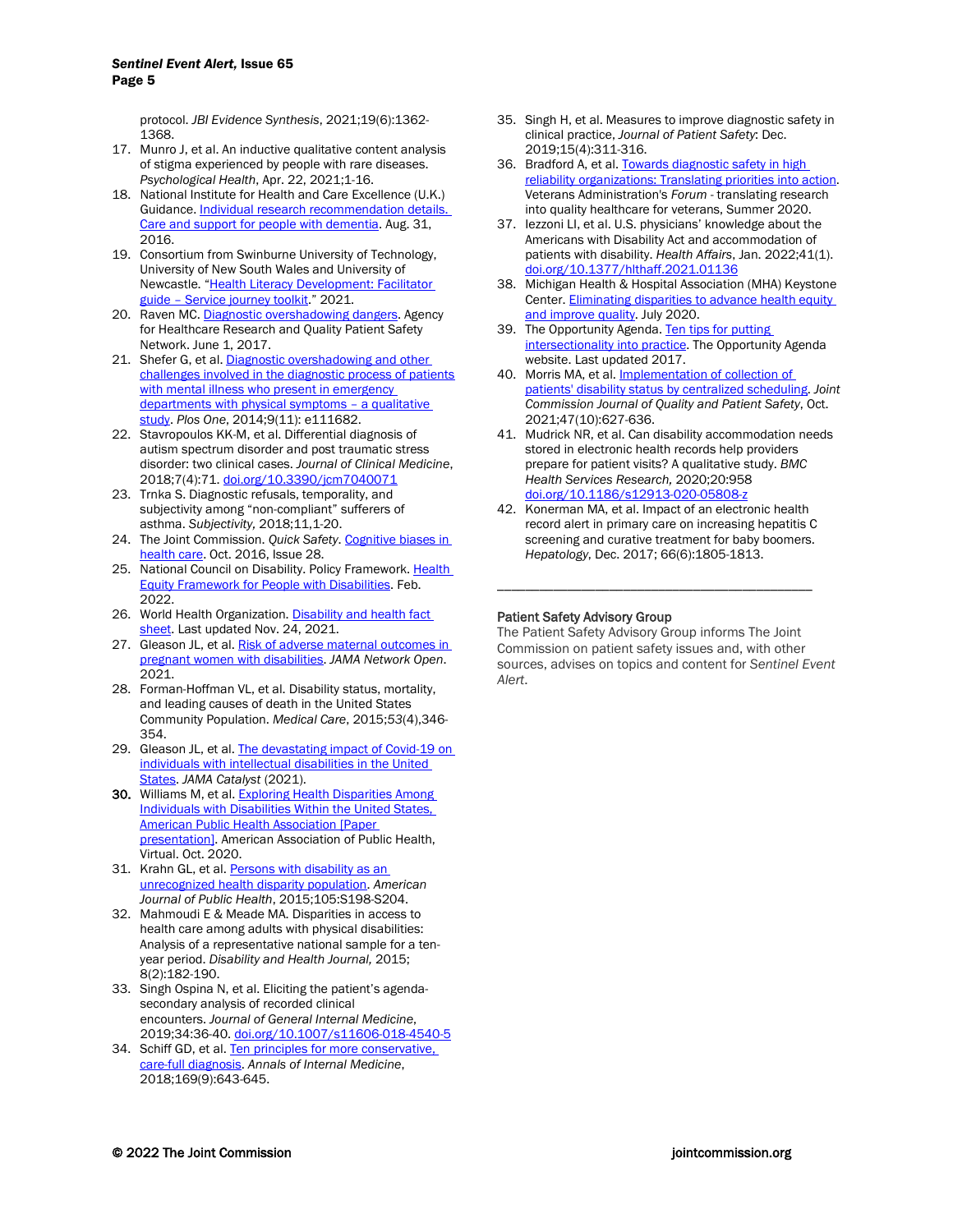### <span id="page-5-0"></span>Joint Commission Requirements Addressing Disparities and Disability Issues

The following table presents the disparities and disability issues (e.g., discrimination, disability, communication, language, culture) addressed in Joint Commission accreditation requirements across programs. EPs = Elements of Performance

| Requirement                                                                                                                                                                                                                                                                                                                                       | Program                                                                                                                                                                                                                                                                                                                                                                                                                                                                                                                                                                                                                                  |
|---------------------------------------------------------------------------------------------------------------------------------------------------------------------------------------------------------------------------------------------------------------------------------------------------------------------------------------------------|------------------------------------------------------------------------------------------------------------------------------------------------------------------------------------------------------------------------------------------------------------------------------------------------------------------------------------------------------------------------------------------------------------------------------------------------------------------------------------------------------------------------------------------------------------------------------------------------------------------------------------------|
| <b>Prohibit Discrimination</b>                                                                                                                                                                                                                                                                                                                    | Critical Access Hospital (RI.01.01.01, EP 29)<br>Hospital (RI.01.01.01, EP 29)                                                                                                                                                                                                                                                                                                                                                                                                                                                                                                                                                           |
| Access to Support Individual                                                                                                                                                                                                                                                                                                                      | Critical Access Hospital (RI.01.01.01, EPs 2, 28)<br>Hospital (RI.01.01.01, EPs 2, 28)                                                                                                                                                                                                                                                                                                                                                                                                                                                                                                                                                   |
| Collect Race and Ethnicity Data                                                                                                                                                                                                                                                                                                                   | Ambulatory - Primary Care Medical Home (PCMH) (RC.02.01.01, EP 25)<br>Behavioral Health - Behavioral Health Home (BHH) (RC.02.01.01, EP 26)<br>Critical Access Hospital - PCMH (RC.02.01.01, EP 25)<br>Hospital (RC.02.01.01, EP 25)                                                                                                                                                                                                                                                                                                                                                                                                     |
| Collect Language Data, including:<br>Language and Communication<br>$\bullet$<br><b>Needs</b><br>Preferred Language Data<br>$\bullet$                                                                                                                                                                                                              | Ambulatory (RC.02.01.01, EP 1)<br>Assisted Living Communities (RC.02.01.01, EP 1)<br>Behavioral Health (CTS.02.02.01, EP 1; RC.02.01.01, EP 1)<br>Critical Access Hospital (RC.02.01.01, EP 1)<br>Home Care (RC.02.01.01, EP 1)<br>Hospital (RC.02.01.01, EP 1)<br>Nursing Care Center (RC.02.01.01, EP 1)<br>Office-Based Surgery (RC.02.01.01, EP 1)                                                                                                                                                                                                                                                                                   |
| Address Language Needs:<br>Respect the Need for Effective<br>$\bullet$<br>Communication<br><b>Identify and Address</b><br>$\bullet$<br><b>Communication Needs</b><br><b>Meet Communication Needs</b><br>$\bullet$<br>Provide Interpreter and<br>$\bullet$<br><b>Translation Services</b><br>Address Vision, Speech, Hearing<br>$\bullet$<br>Needs | Ambulatory (PC.02.01.21, EPs 1-2; RI.01.01.01, EP 5, RI.01.01.03, EPs 1-4)<br>Assisted Living Communities (RI.01.01.03, EPs 1, 3)<br>Behavioral Health - BHH (CTS.03.01.03, EPs 21, 22], RI.01.01.03, EP 1-3)<br>Critical Access Hospital (PC.02.01.21, EPs 1-2; PC.02.03.01, EP 1; RI.01.01.01,<br>EP 5; RI.01.01.03, EPs 1-3)<br>Home Care (PC.02.03.01, EPs 1 and 3; RI.01.01.01, EP 5; RI.01.01.03, EPs 1-3,<br>7, 8)<br>Hospital (PC.02.01.21, EPs 1-2; PC.02.03.01, EP 1; RI.01.01.01, EP 5;<br>RI.01.01.03, EPs 1-3)<br>Nursing Care Center (PC.02.03.01, EP 1; RI.01.01.03, EPs 1-3)<br>Office-Based Surgery (RI.01.01.03, EP 3) |
| <b>Address Health Literacy Needs</b>                                                                                                                                                                                                                                                                                                              | Ambulatory - PCMH (PC.02.03.01, EPs 30-31)<br>Behavioral Health - BHH (CTS.04.01.03, EPs 25, 26)<br>Critical Access Hospital - PCMH (PC.02.03.01, EPs 30-31)<br>Hospital - PCMH (PC.02.03.01, EPs 30-31)                                                                                                                                                                                                                                                                                                                                                                                                                                 |
| <b>Address Cultural Needs</b>                                                                                                                                                                                                                                                                                                                     | Ambulatory (RI.01.01.01, EP 6)<br>Assisted Living Communities (RI.01.01.01, EP 6)<br>Behavioral Health (RI.01.01.01, EP 6)<br>Critical Access Hospital (PC.02.03.01, EP 1; RI.01.01.01, EP 6)<br>Home Care (RI.01.01.01, EP 6)<br>Hospital (PC.02.03.01, EP 1; RI.01.01.01, EPs 6)<br>Nursing Care Center (RI.01.01.01, EP 6)                                                                                                                                                                                                                                                                                                            |
| Qualifications for Language<br>Interpreters and Translators                                                                                                                                                                                                                                                                                       | Hospital (HR.01.01.01, EP 1, Note 4)                                                                                                                                                                                                                                                                                                                                                                                                                                                                                                                                                                                                     |
| Address Patient Rights and Treat with<br>Dignity and Respect                                                                                                                                                                                                                                                                                      | Ambulatory (RI.01.01.01, EPs 1, 4)<br>Assisted Living Communities (RI.01.01.01, EP 4)<br>Behavioral Health (RI.01.01.01, EPs 1, 4)<br>Critical Access Hospital (RI.01.01.01, EPs 1, 4)<br>Home Care (RI.01.01.01, EPs 1, 4)<br>Hospital (RI.01.01.01, EPs 1, 4)<br>Nursing Care Center (RI.01.01.01, EP 4)                                                                                                                                                                                                                                                                                                                               |